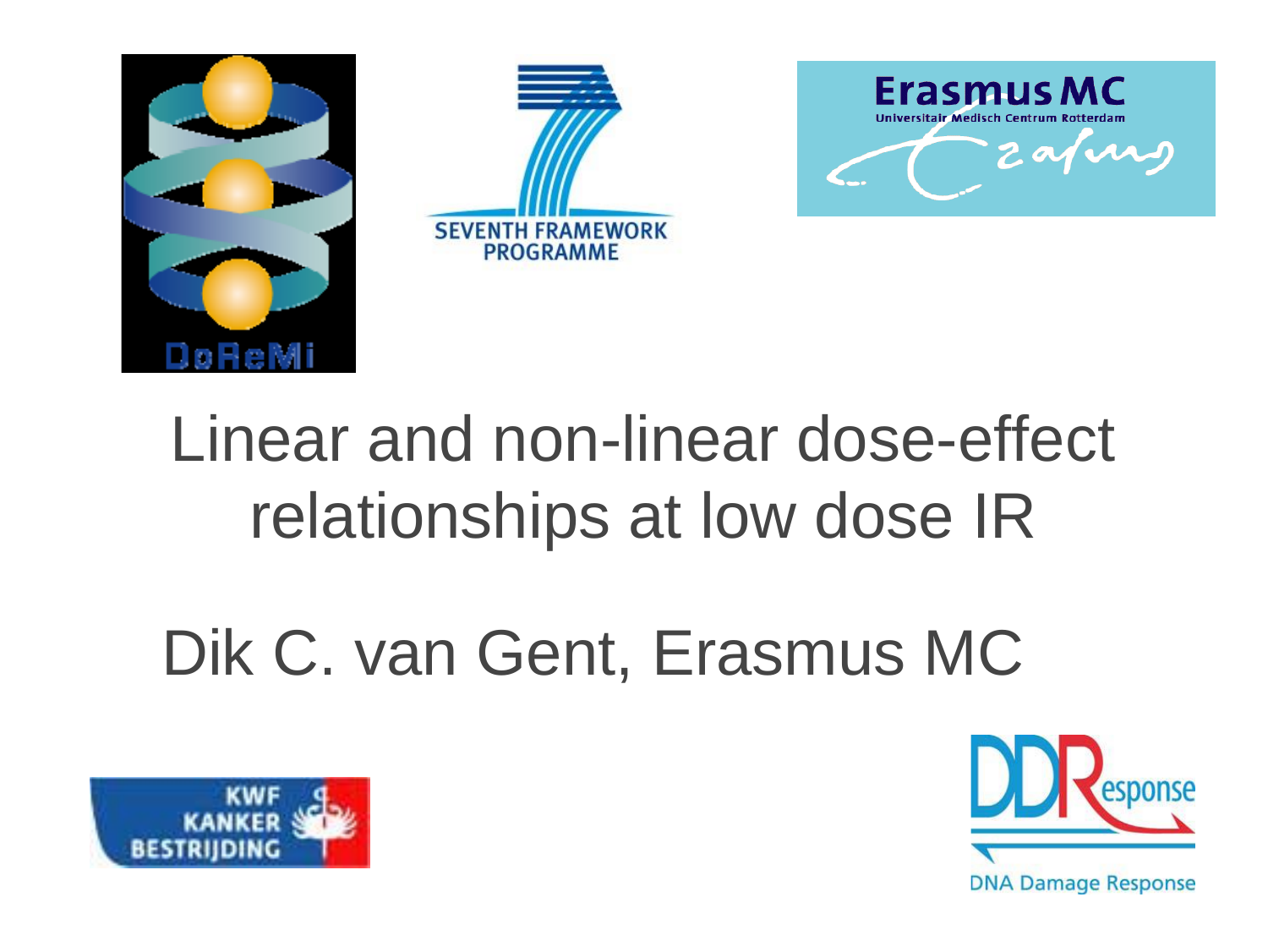### Modeling of the dose-response curve

LNT, threshold, hypersensitive, hormesis?

What can we measure at low dose?

- DNA repair (linear 10-1000 mGy)
- micronuclei (linear)
- chromosomal translocation (linear)

What about uptake extrachromosomal DNA? What about transcriptional responses?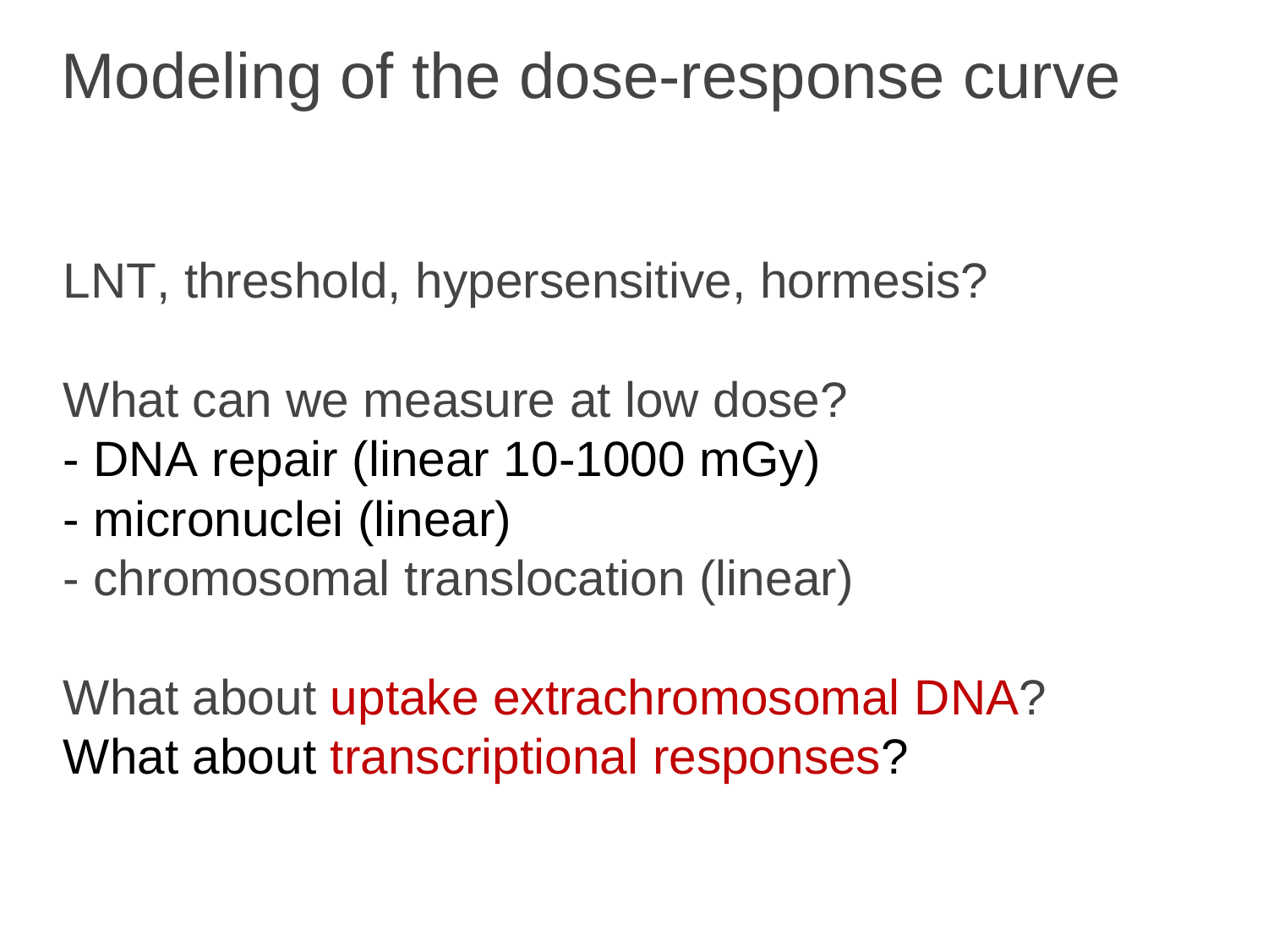### Random integration assay

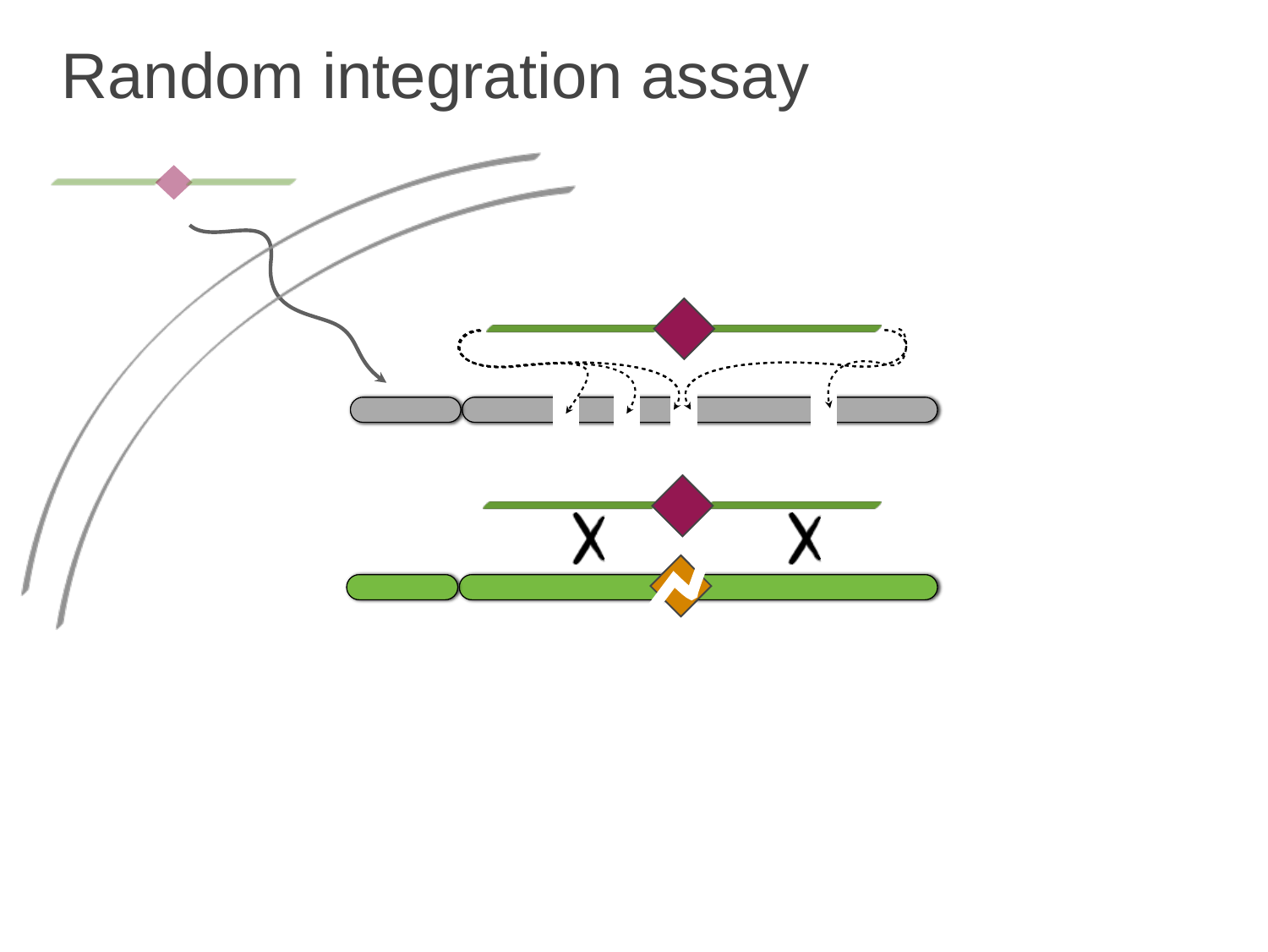





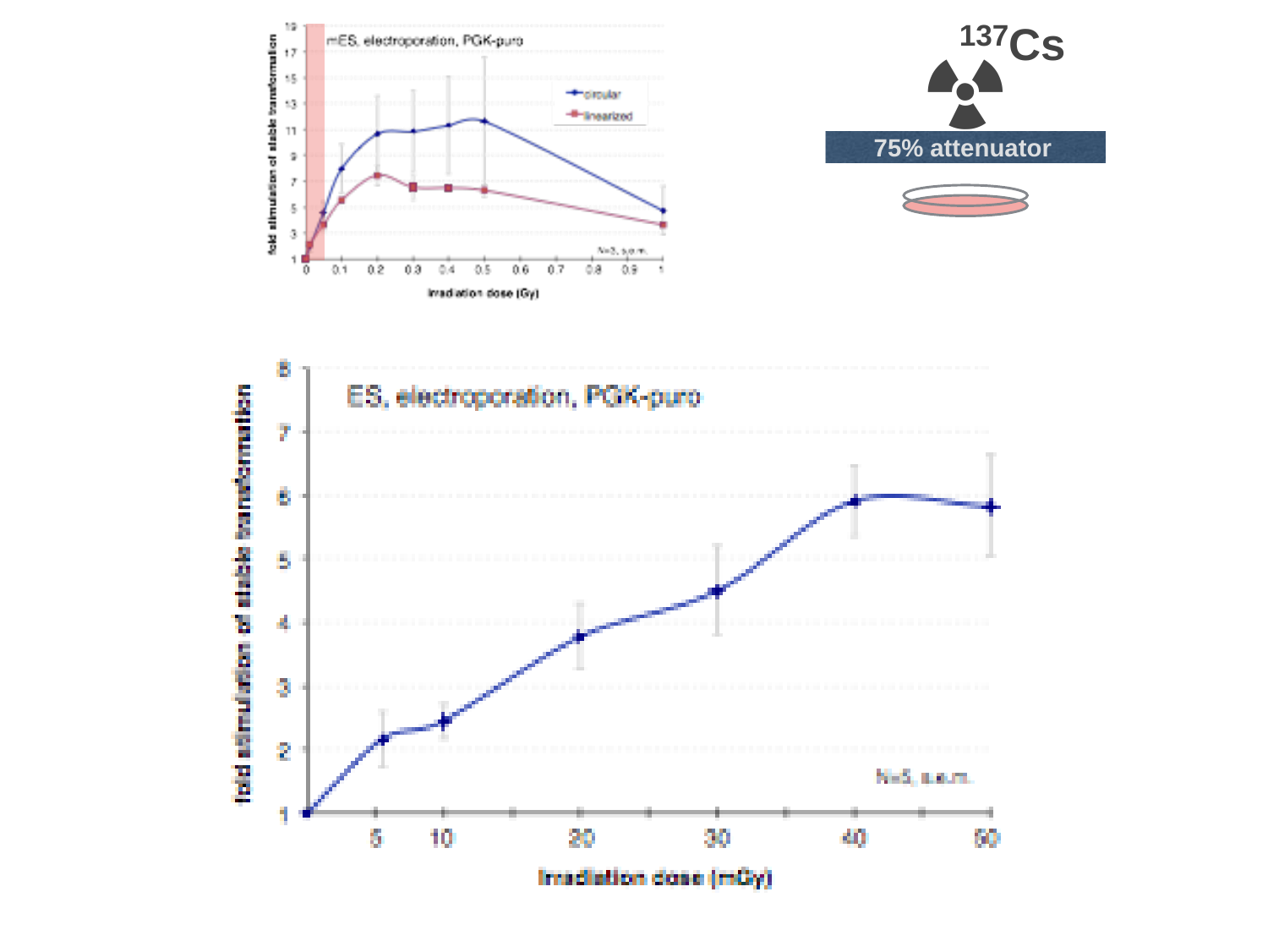# Repair mutants behave like wt

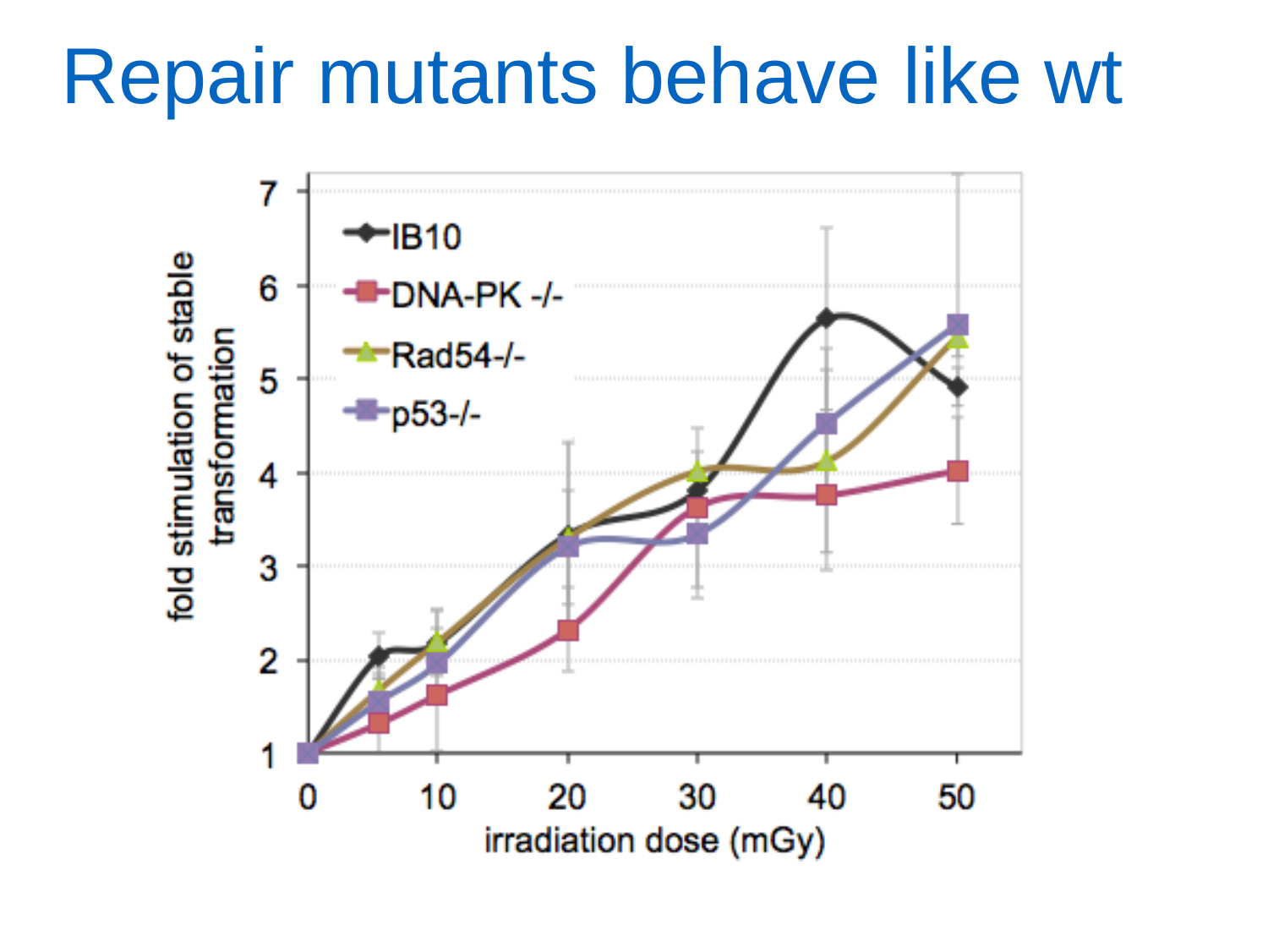### H2AX is required for stimulation

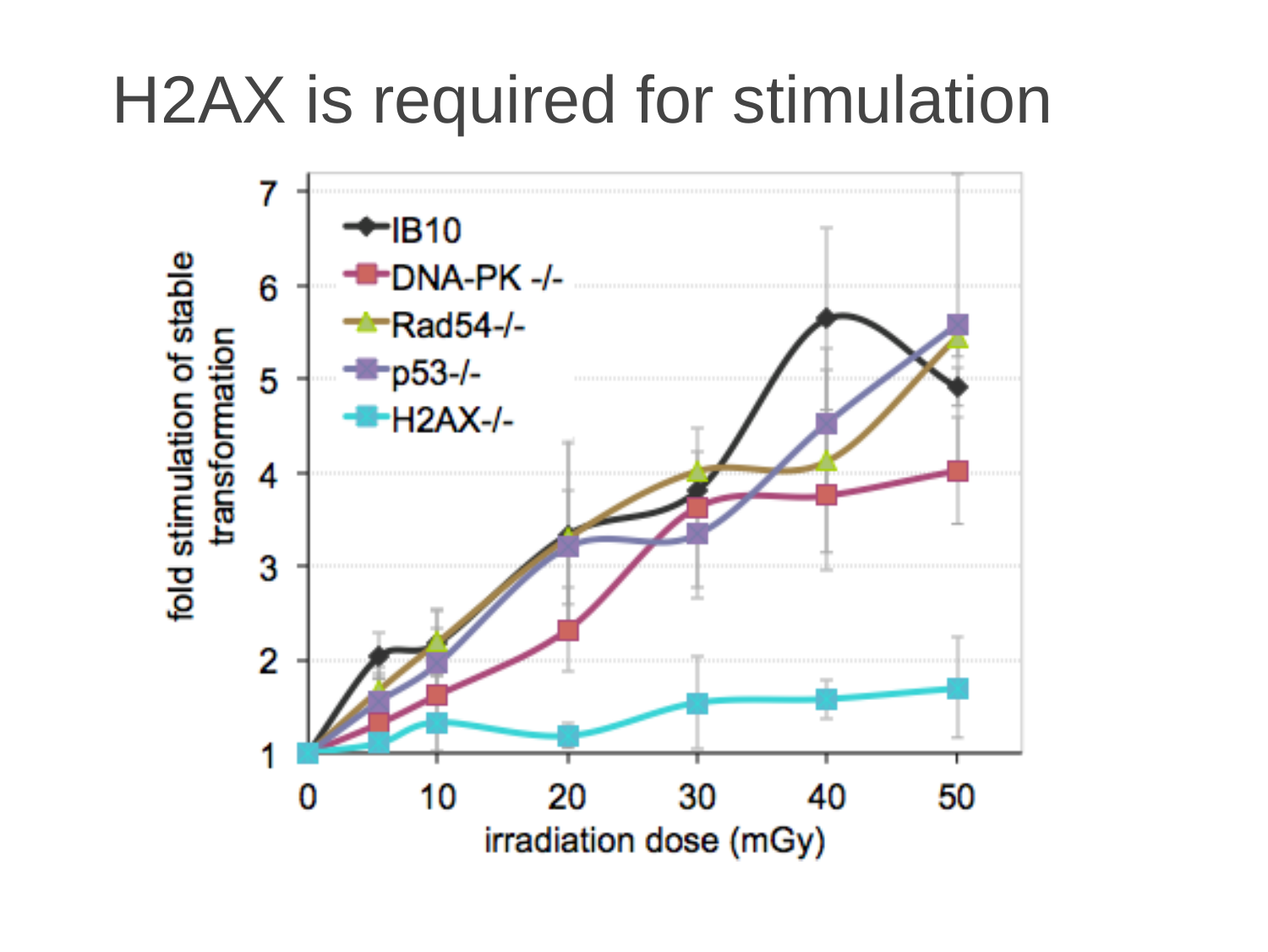### H2AX is required for stimulation

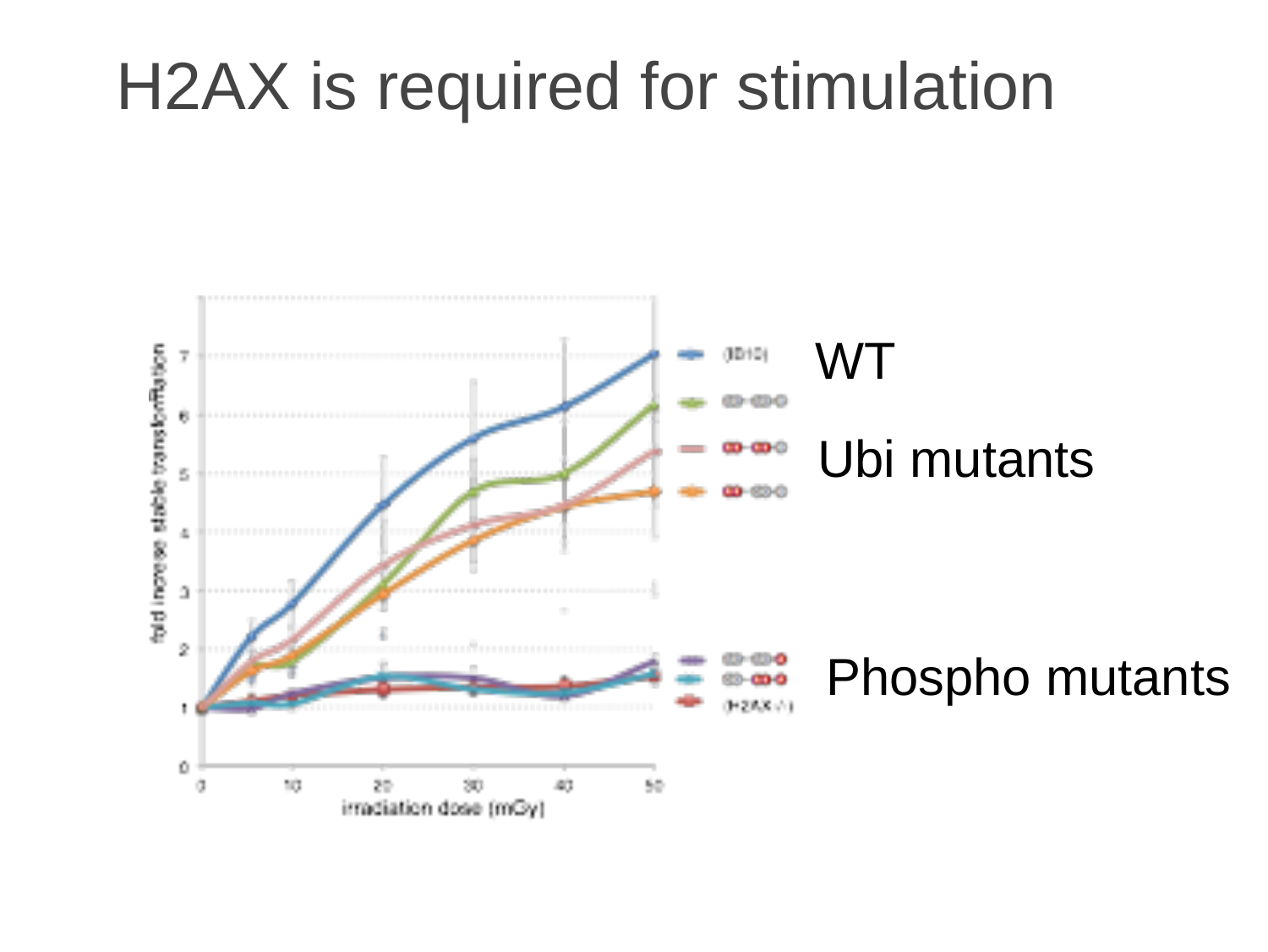# Plateau in dose-response





#### IR dose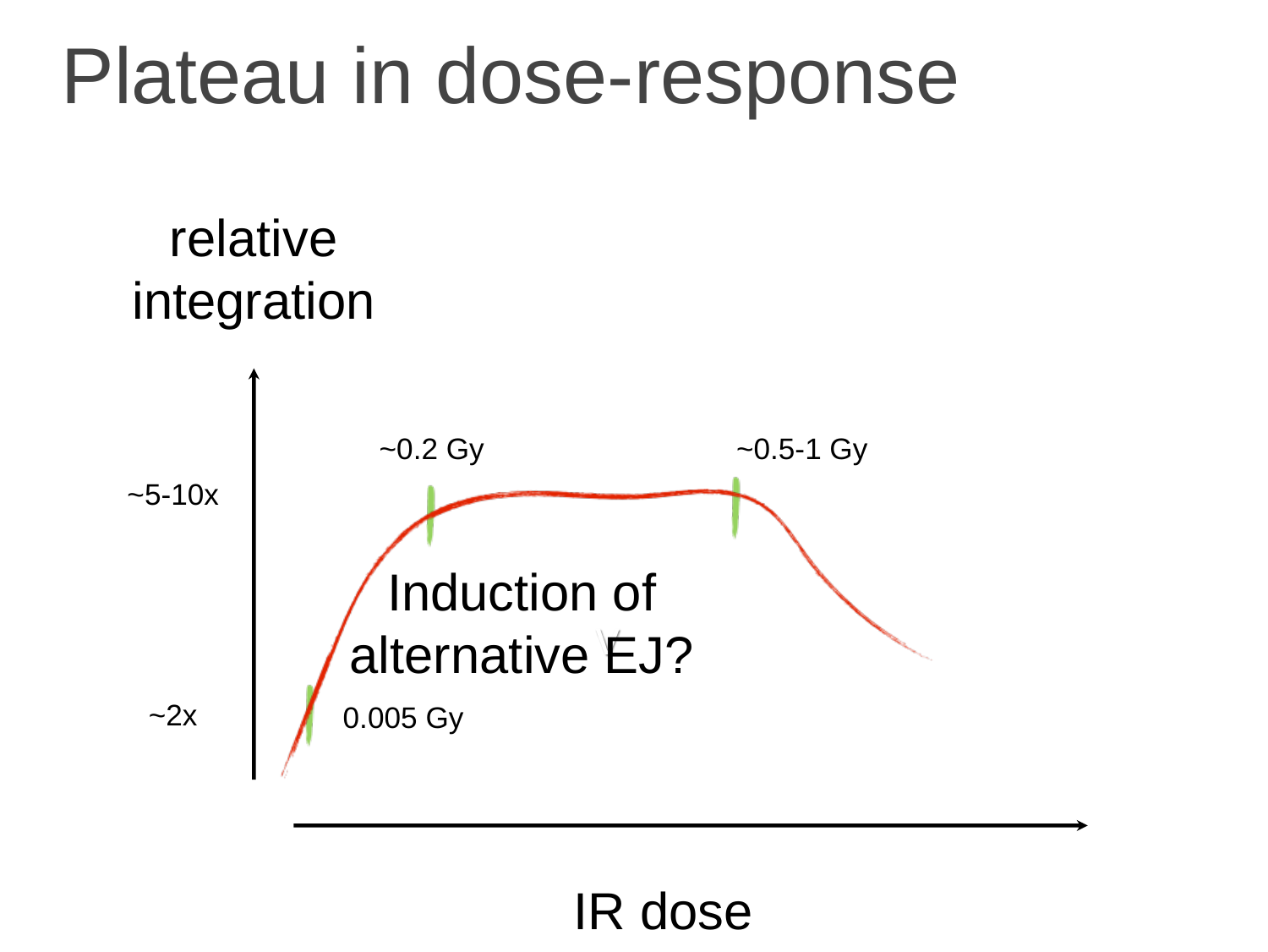### Regulation of the DNA damage response

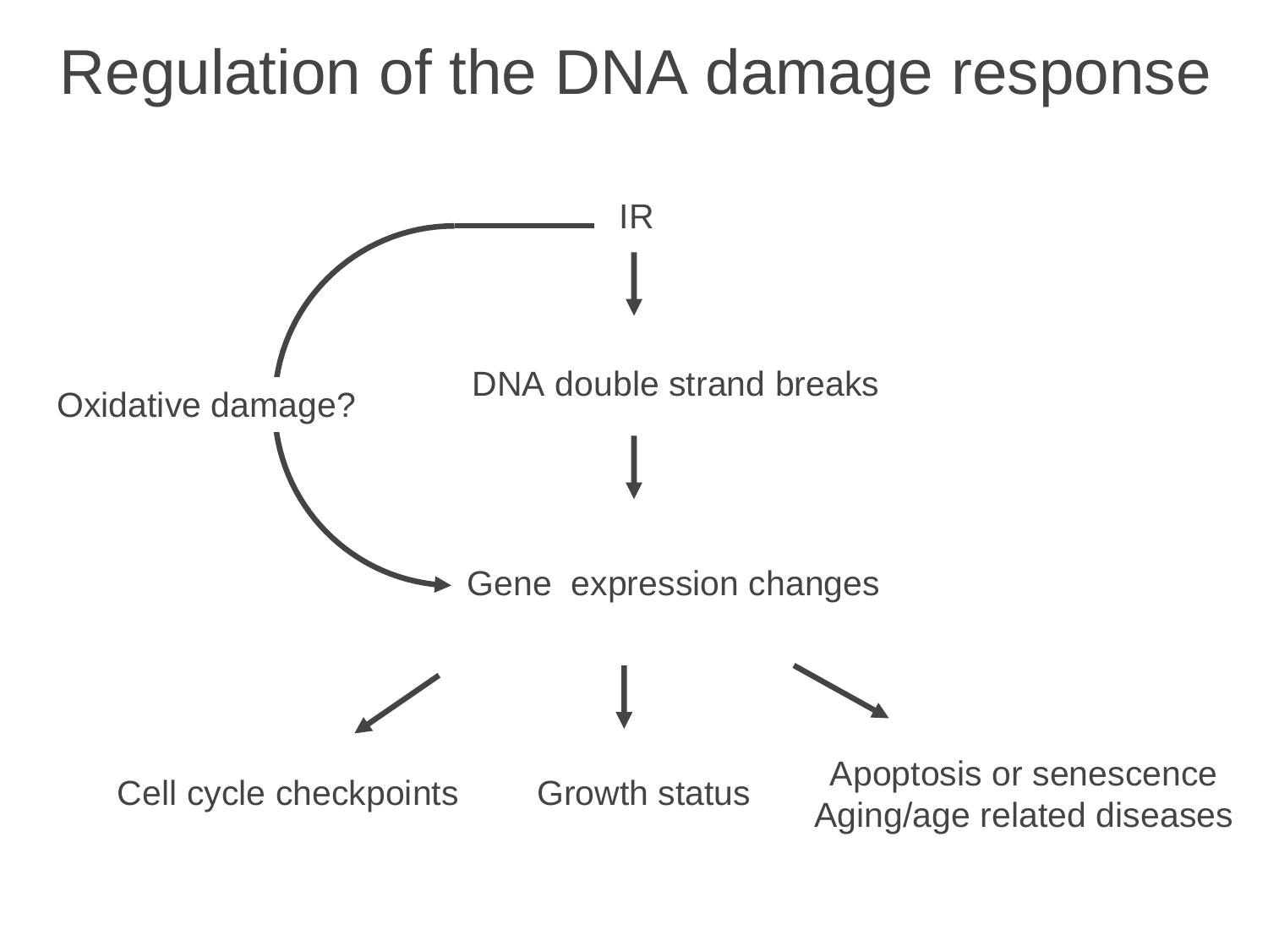#### Double-strand break repair pathways

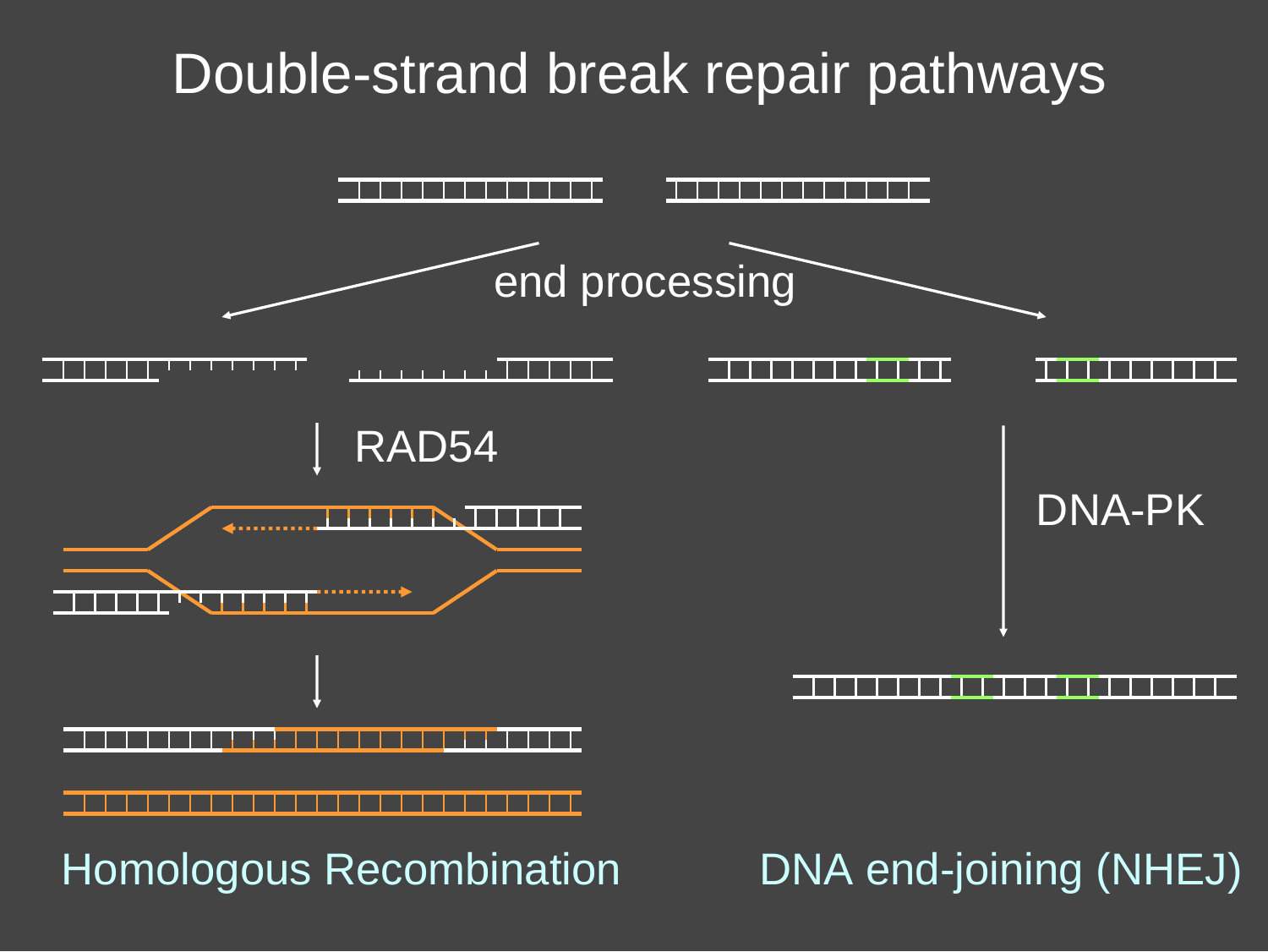#### Low dose gene expression profiles



Mice irradiated 0.2 Gy, 0.2 Gy/hr 2 hours later, liver isolated mRNA isolation Micro array analysis Significant genes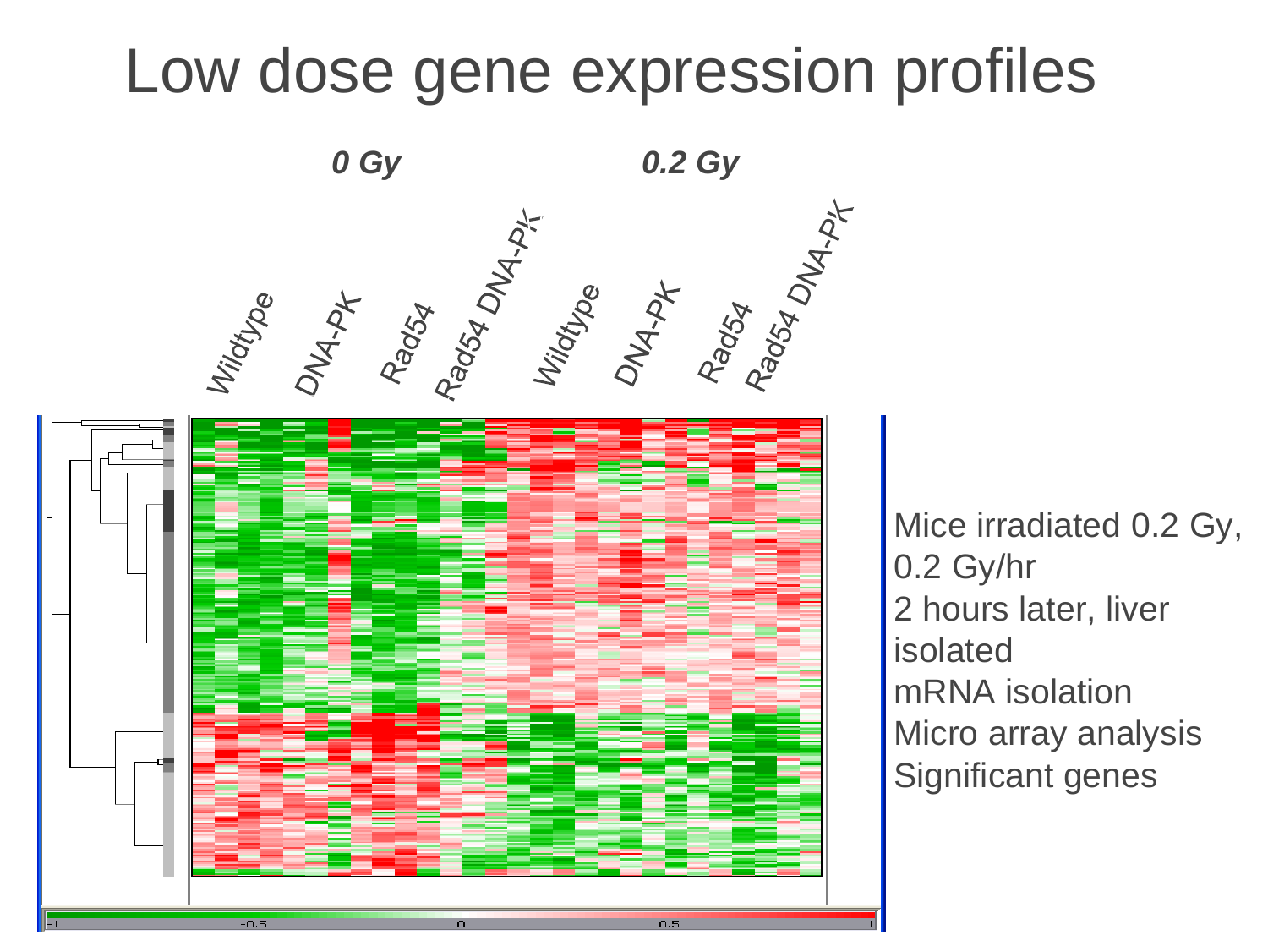## DSB induced genes

#### *Known Responsive genes:*

- Gadd45a/b
- P21 (CDKN1A)
- Sesn2
- cycB (Ccnb1)
- Puma (Bbc3)
- Atf3
- DDB2
- MDM2
- BAG3
- SLUG (Snai2)

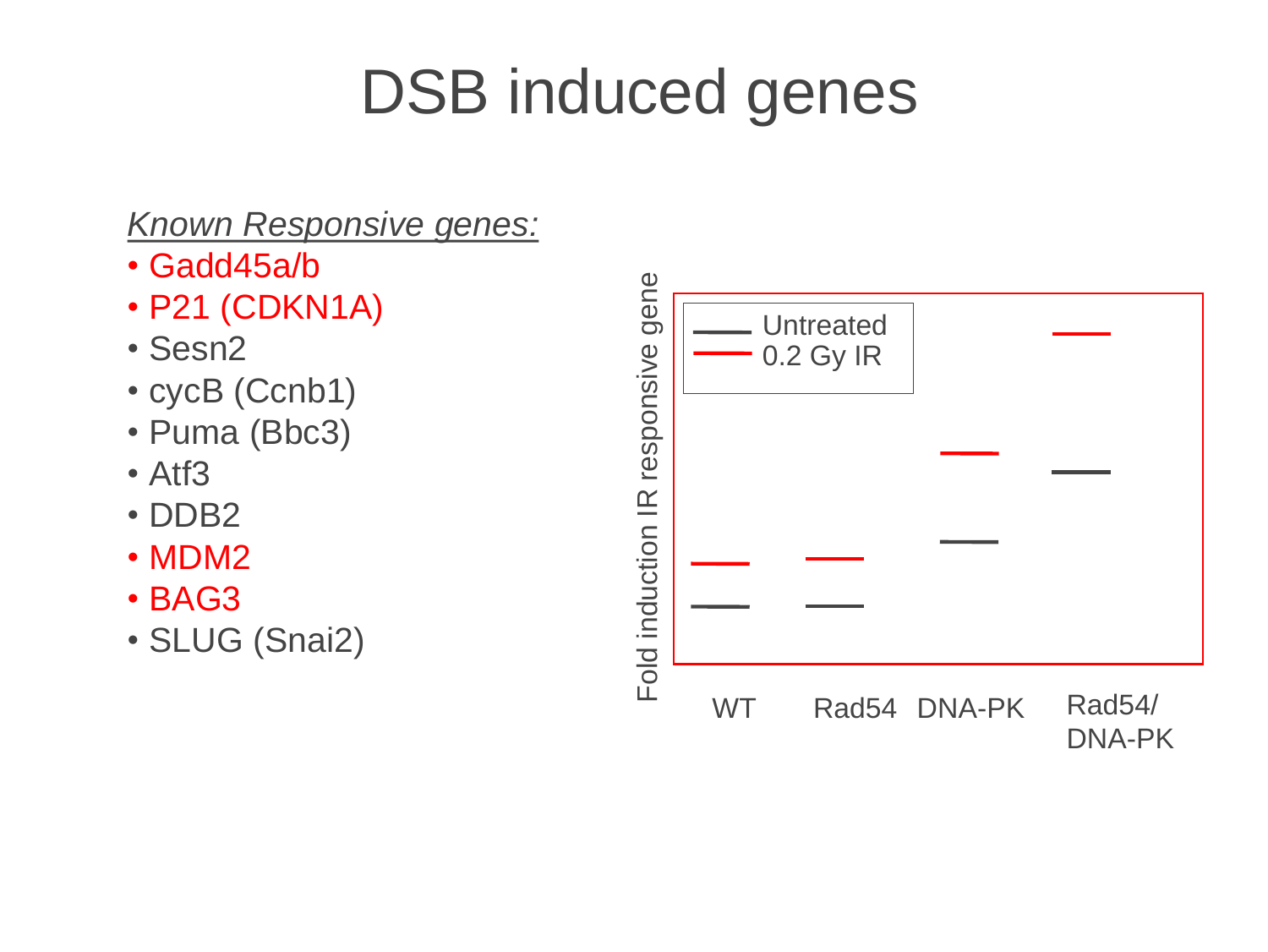#### Tp53 regulation



WT Radio Constitution of the Constitution of the Constitution of the Constitution of the Constitution of the C<br>The Constitution of the Constitution of the Constitution of the Constitution of the Constitution of the Consti All genes that downregulate p53 are upregulated!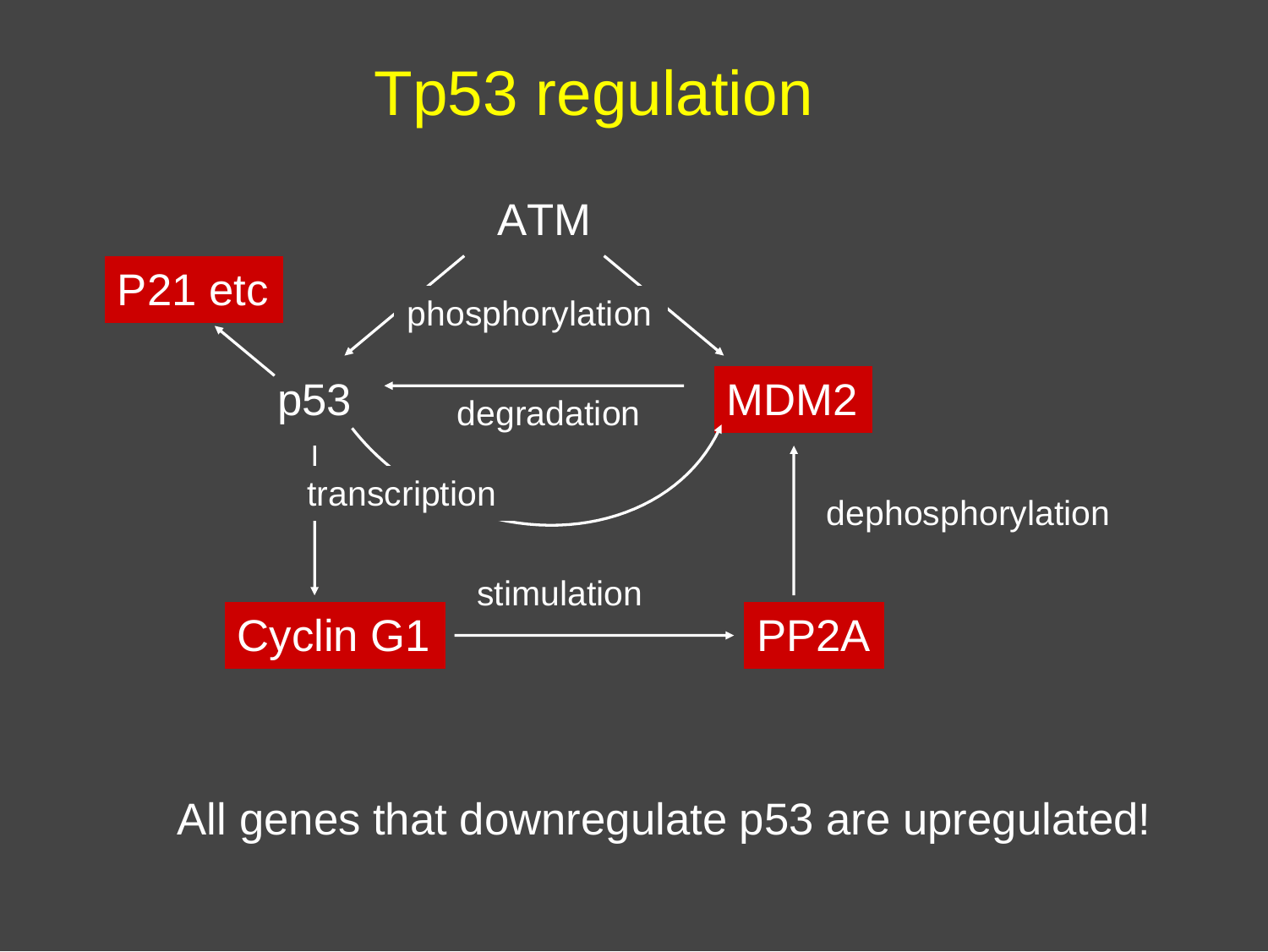### Regulation of gene expression after IR

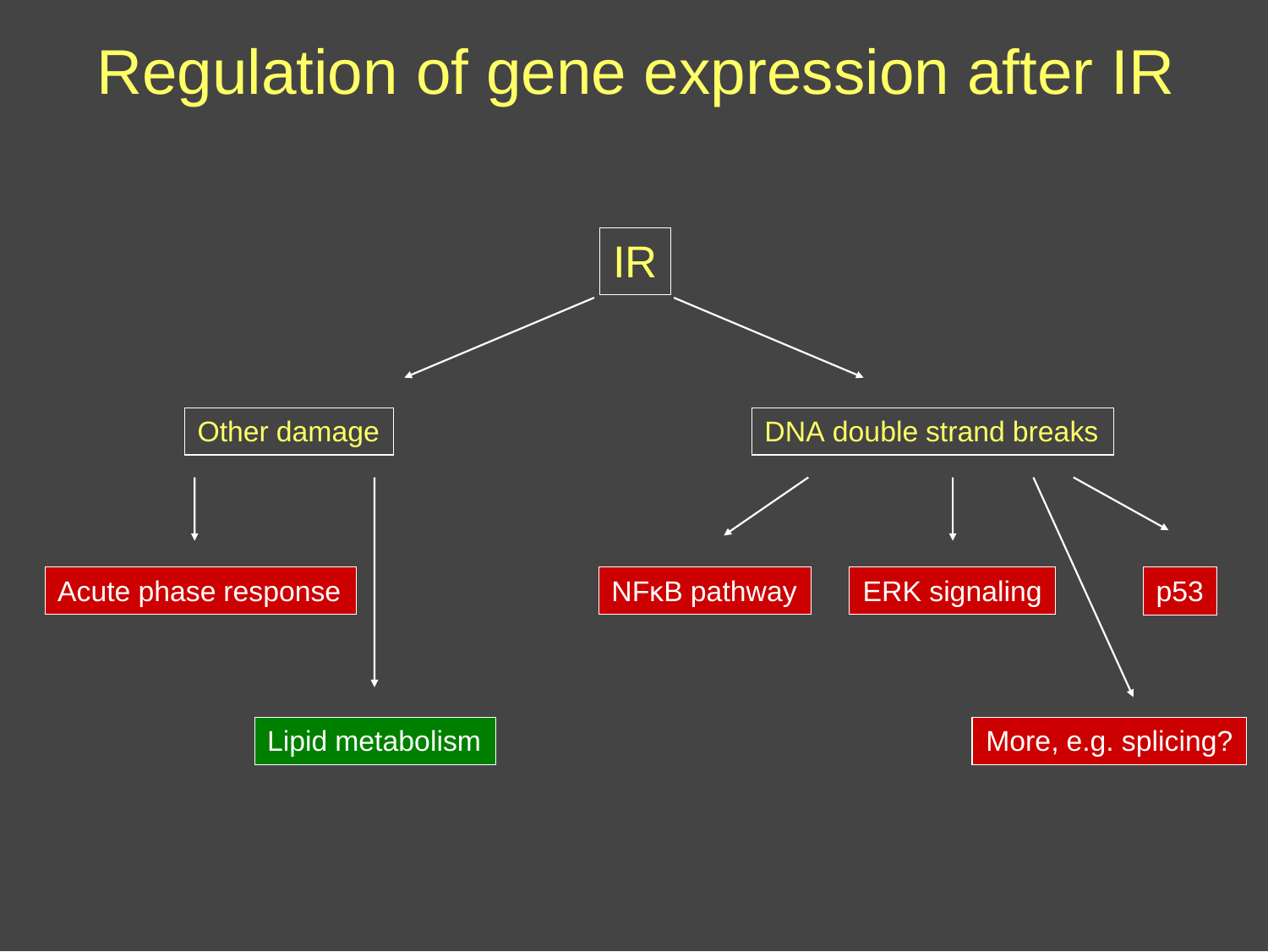## P21 reporter mice

unirradiated 0.2 Gy, 4 hours 0.2 Gy, 24 hours



No luciferase Wt RAD54 DNA -PK double No luciferase Wt RAD54 DNA -PK double No luciferase Wt RAD54 DNA NA-PK<br>double